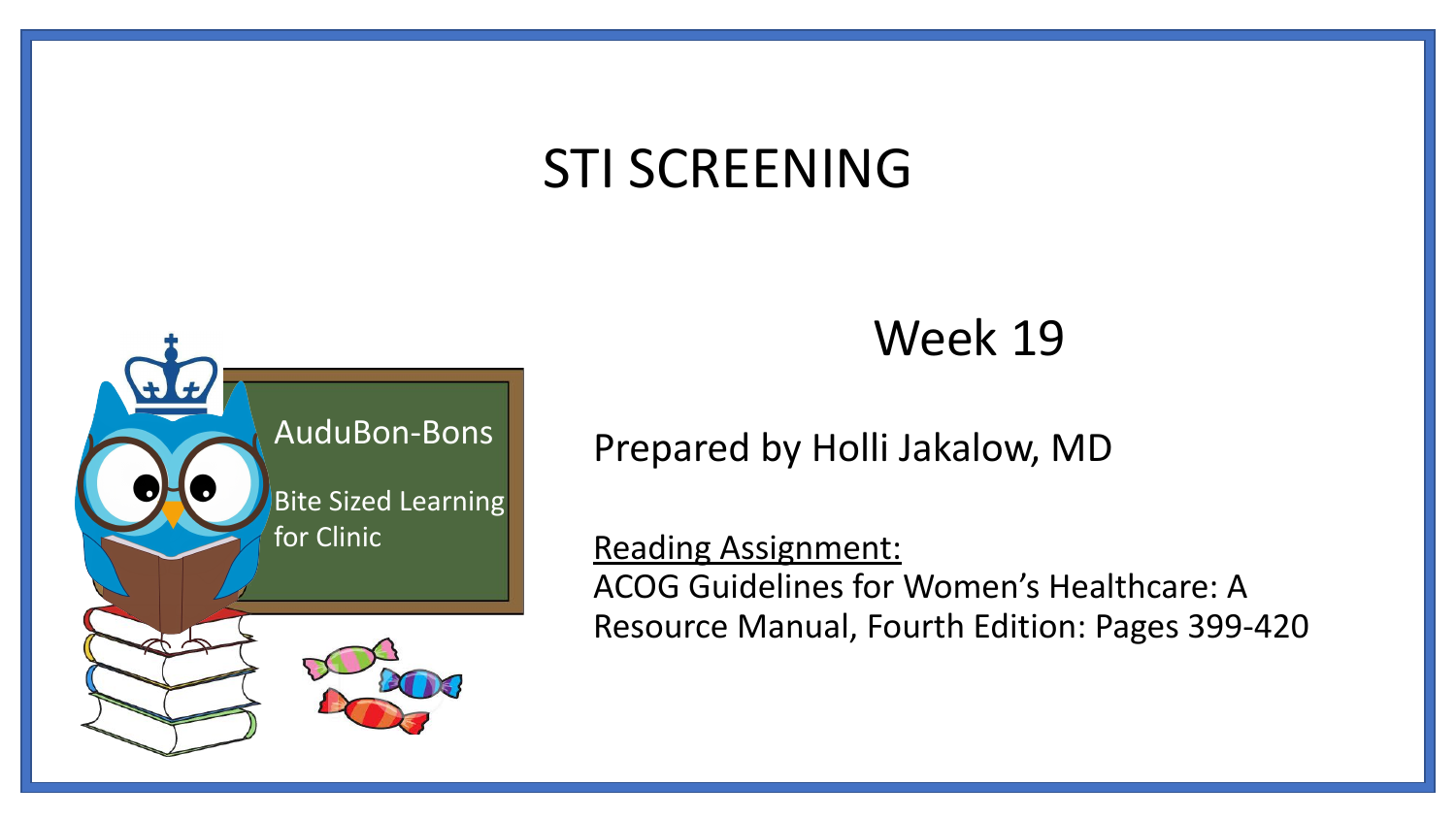# LEARNING OBJECTIVES

- To understand which patients should be offered STI screening
- To identify common presentations of STIs
- To review appropriate evaluation of patients requesting STI screening
- To identify treatment for patients with an STI
- *• NOTE: HPV will not be reviewed in this Audubon-bon as will be covered in different topic*

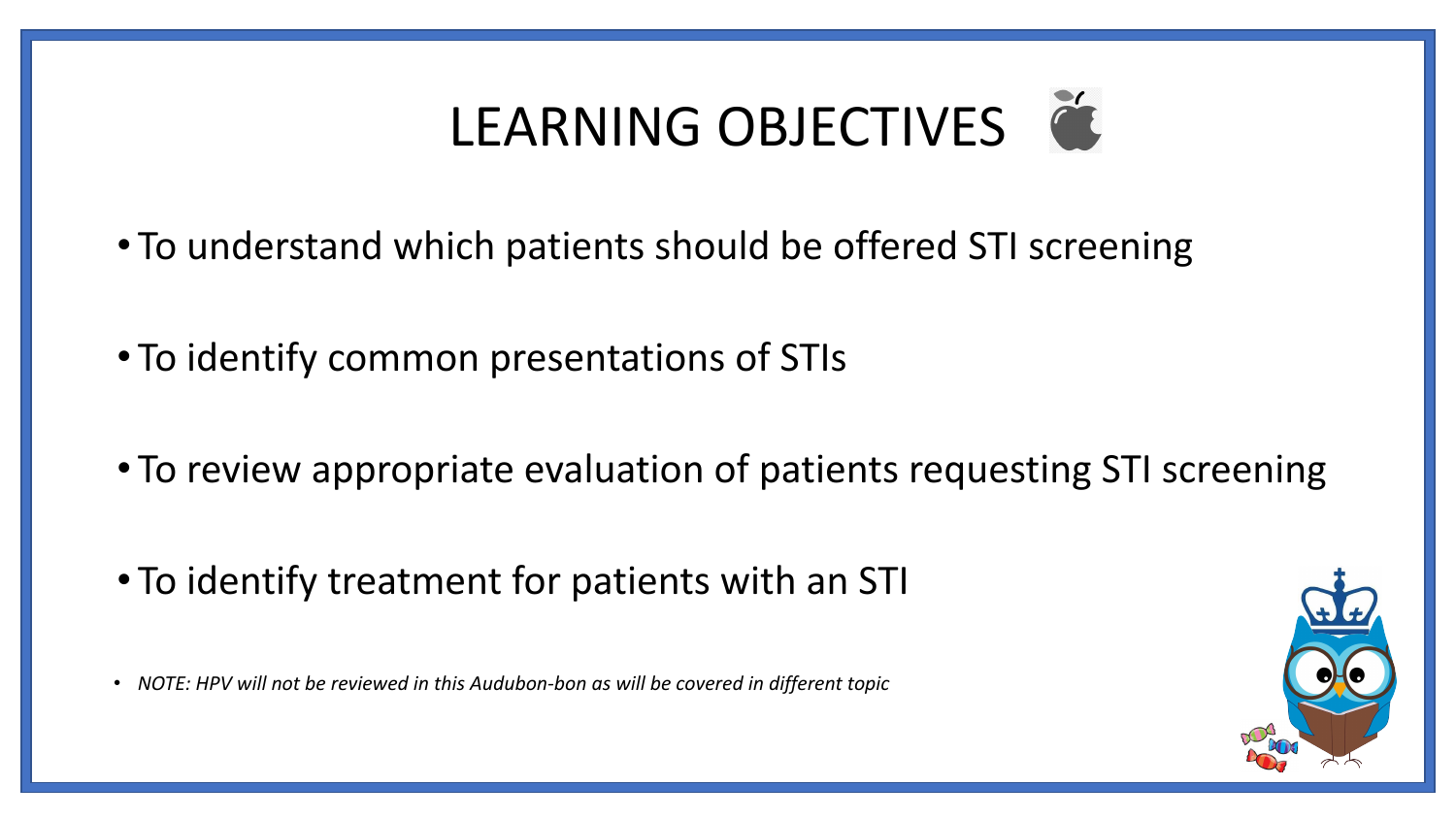### CASE VIGNETTE

• Ms. Dulce Búho, a 22 yo G1 P0010 woman, presents to clinic requesting STI screening.

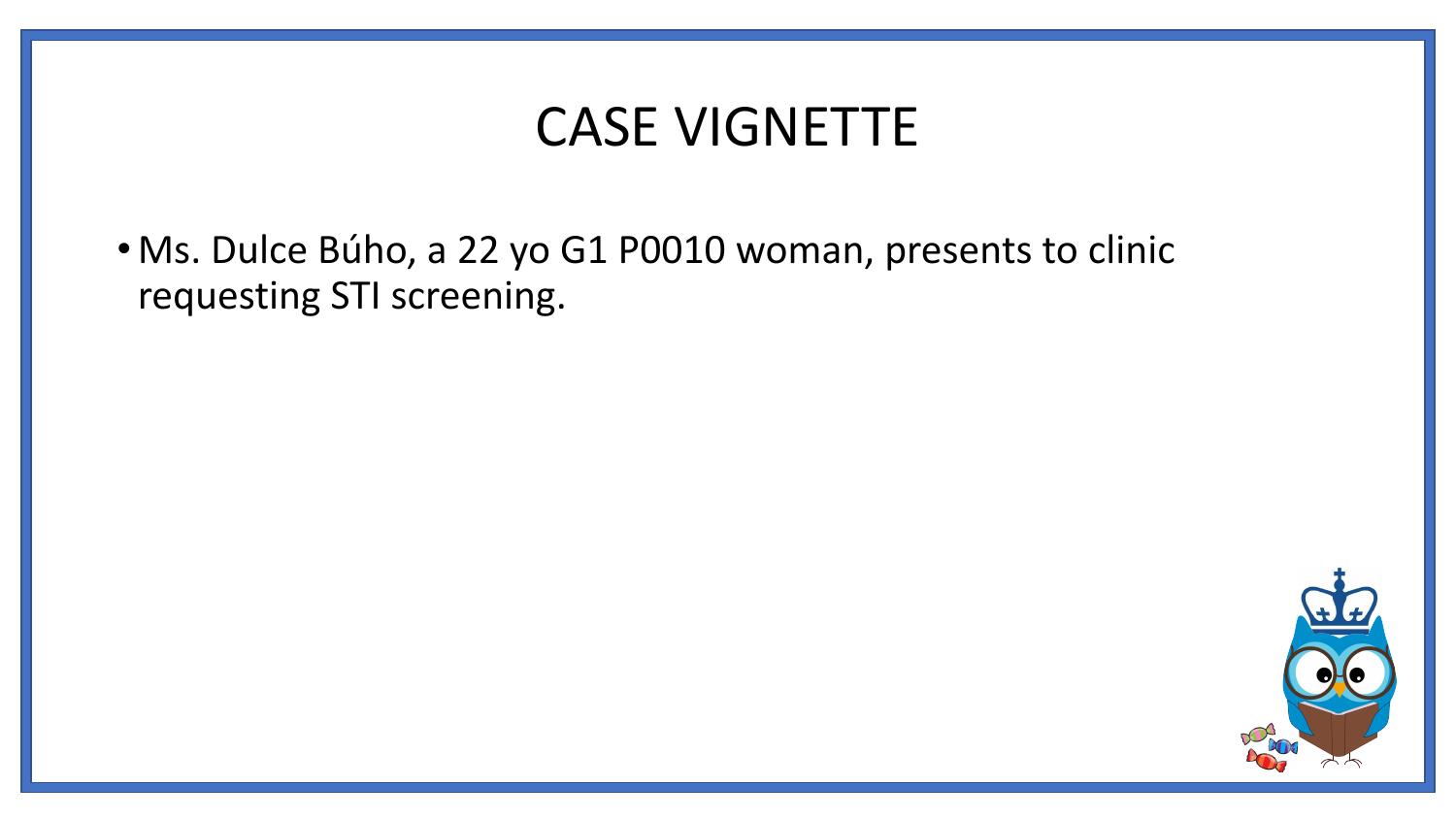## FOCUSED HISTORY

- What elements of this patient's history are the most relevant?
	- HPI: No specific concern for STI exposure. Asymptomatic. Feels best with yearly screening.
	- PMH: Denies
	- PSH: Laparoscopic appendectomy
	- POBH: Medical TOP x1
	- PGYNH: Regular menses q28d x 5d
		- LMP 1 week ago
		- Denies history of abnormal pap or STIs
		- Contraception method: Paragard IUD inserted 1 year ago
		- Use of barrier method: No
		- Type of sexual activity: Vaginal intercourse only
		- Number of sexual partners: Currently 2; lifetime 7; men only
	- Meds: Paragard IUD
	- All: NKDA
	- FH: Denies
	- SH: Denies tob, drug use. 3 ETOH per week. Denies IPV.

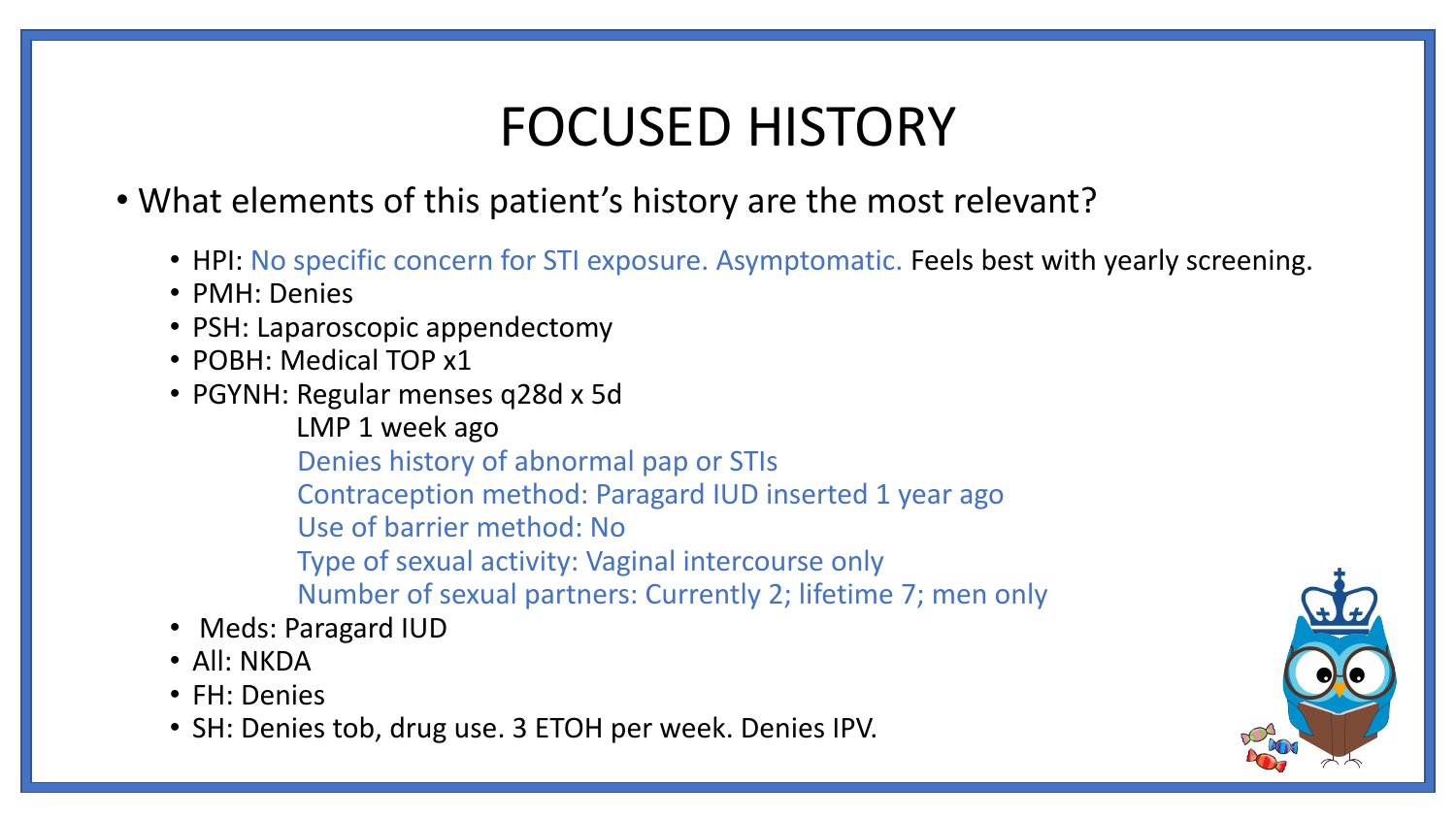### PERTINENT PHYSICAL EXAM FINDINGS

- •What elements of this patient's physical exam are most relevant?
	- Vulva: Normal external female genitalia. No lesions.
	- Vagina: Pink, healthy mucosa. No discharge.
	- Cervix: Nulliparous os. No lesions. No discharge. No CMT.
	- Uterus: NT. Anteverted. Not enlarged.
	- Adnexae: NT. No masses palpable.
	- Groin: No inguinal lymphadenopathy.
	- Skin: No rashes present.

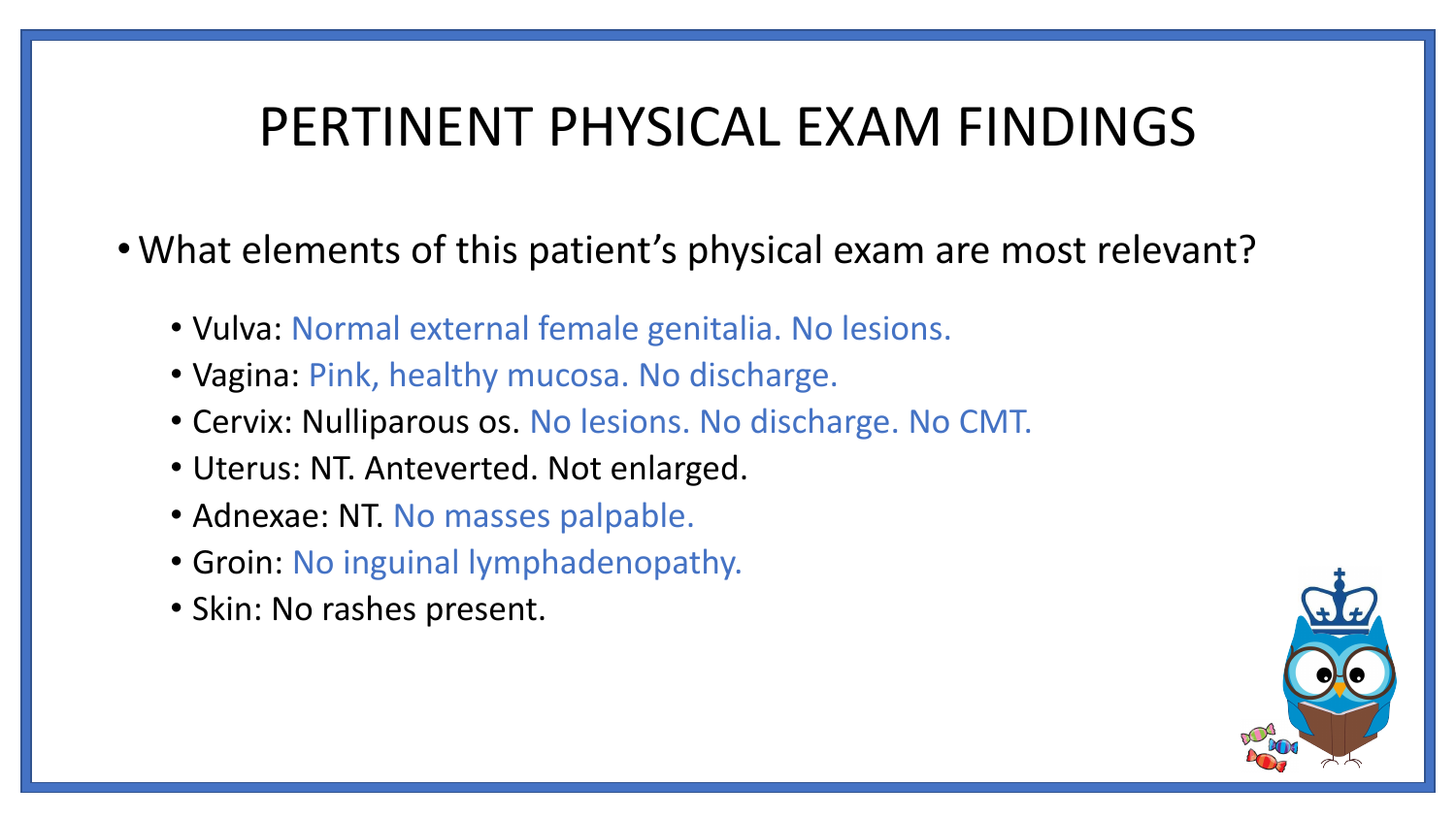## SEXUALLY TRANSMITTED INFECTIONS OVERVIEW

- How can STIs be acquired?
	- Contact during oral, vaginal, or anal intercourse
	- Sharing of insertive sex toys without condoms and cleaning between partners
- What are some of the consequences of STIs?
	- Infertility, chronic pelvic pain, pelvic inflammatory disease, cancer, increased risk of ectopic pregnancy
		- #1 cause of preventable infertility
	- Psychologic distress, strain on personal relationships
- What are the reportable STIs?
	- Gonorrhea, Chlamydia, Syphilis, HIV are reportable in every U.S. state
- How can STIs be prevented?
	- Condom use, limiting number of sexual partners, limiting exposure to high risk partners, limiting risky sexual practices, immunizations
	- Population based:
		- Partner notification and treatment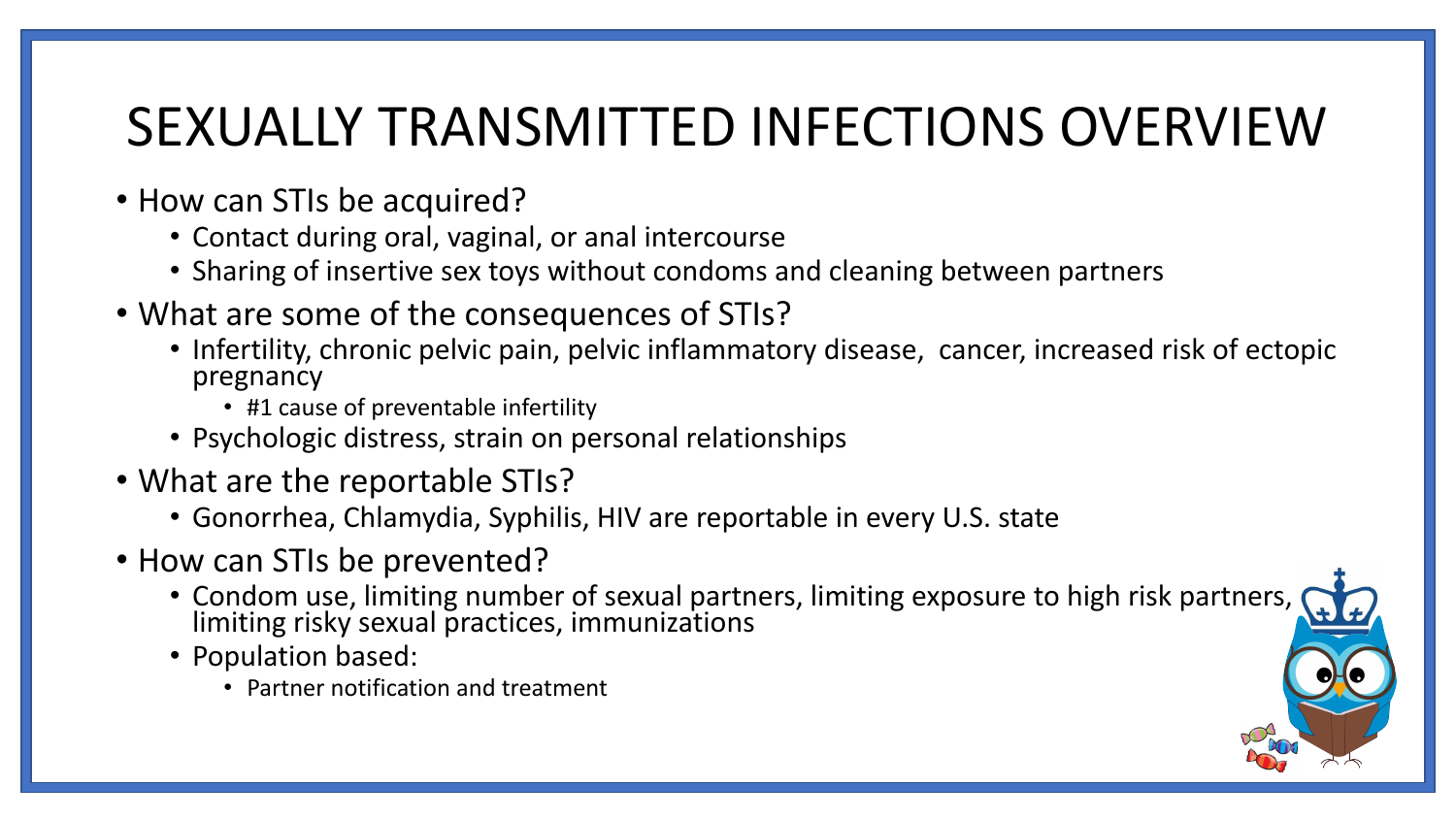## STI SCREENING RECOMMENDATIONS FOR NON PREGNANT IMMUNOCOMPETENT WOMEN

- Gonorrhea and Chlamydia
	- All sexually active women younger than 25yo should be tested every year
	- Women 25 years and older with risk factors such as new or multiple sex partners or a sex partner with an STI should be tested yearly
- Syphilis
	- No formal recommendation by CDC
- Trichomonas
	- If risk factors are present
- Herpes
	- No formal recommendation by CDC
- HIV
	- All adults and adolescents from ages 13-64 should be tested at least once for HIV
	- All women who seek evaluation and treatment for STIs
	- Anyone who has unsafe sex or shares injection drug equipment should be tested for HIV at least every year
- Hepatitis B
	- If risk factors are present
- Hepatitis C
	- One-time HCV screening is recommended if born between 1945-1965
	- Other women should be screened if risk factors are present

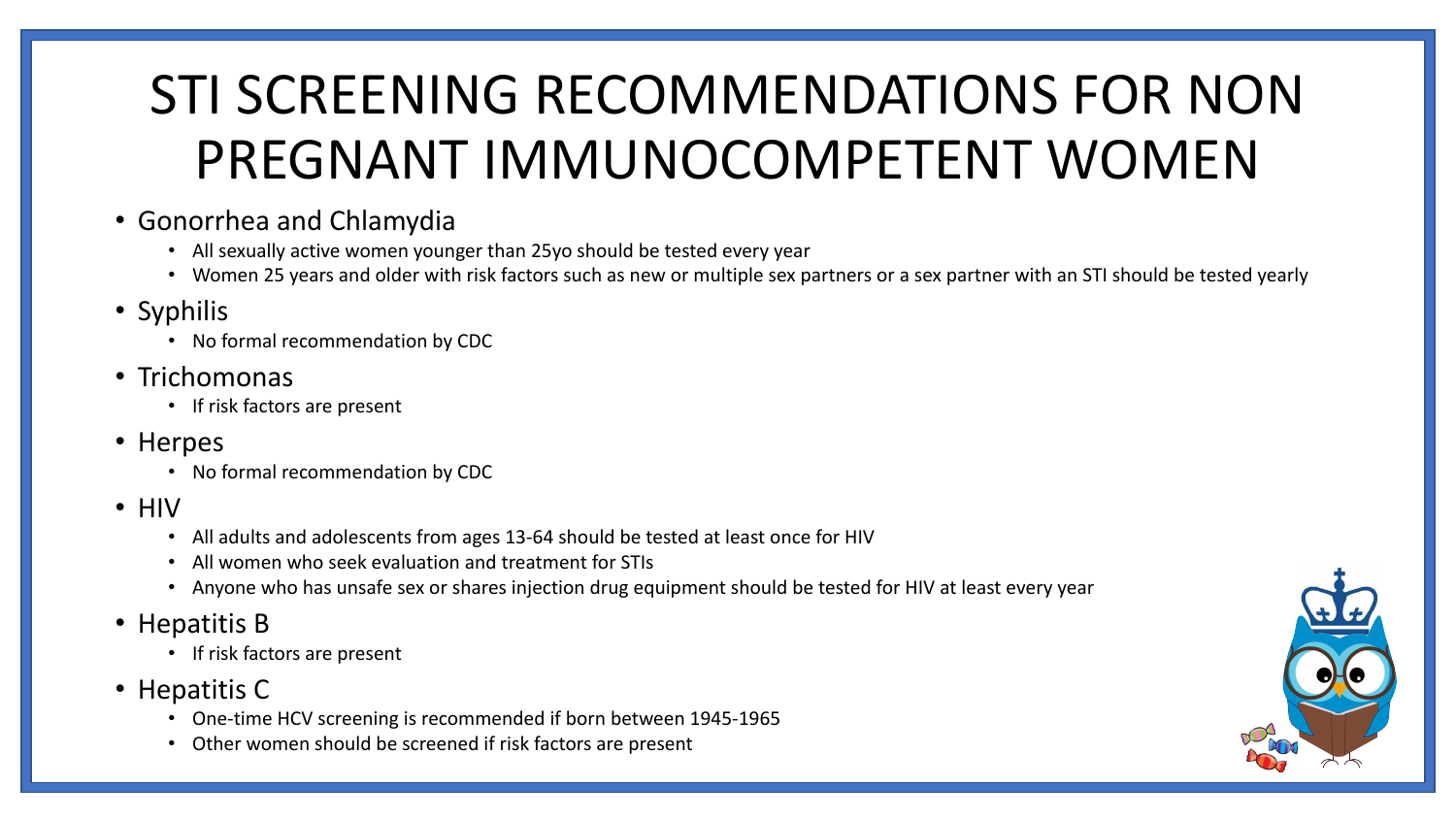## COMMON PRESENTATION OF STIS

- Gonorrhea
	- Frequently asymptomatic
- Chlamydia
	- Asymptomatic, mucopurulent cervicitis, abnormal vaginal discharge, abnormal vaginal bleeding
- Syphilis
	- Primary: ulcer or chancre
	- Secondary: skin rash, lymphadenopathy, mucocutaneous lesions
	- Tertiary: Cardiac or ophthalmic manifestations, auditory abnormalities, gummatous lesions
	- Latent: Asymptomatic
- Trichomonas
	- Asymptomatic, vaginal discharge that might be diffuse, malodorous, yellow-green, with or without vulvar irritation
- Herpes
	- Vesicles/ulcers, asymptomatic
- HIV
	- Asymptomatic, acute retroviral syndrome (fever, lymphadenopathy, sore throat, rash, myalgia/arthralgia, diarrhea, weight loss, headache
- Hepatitis B
	- Asymptomatic, acute hepatitis
- Hepatitis C
	- Asymptomatic, acute hepatitis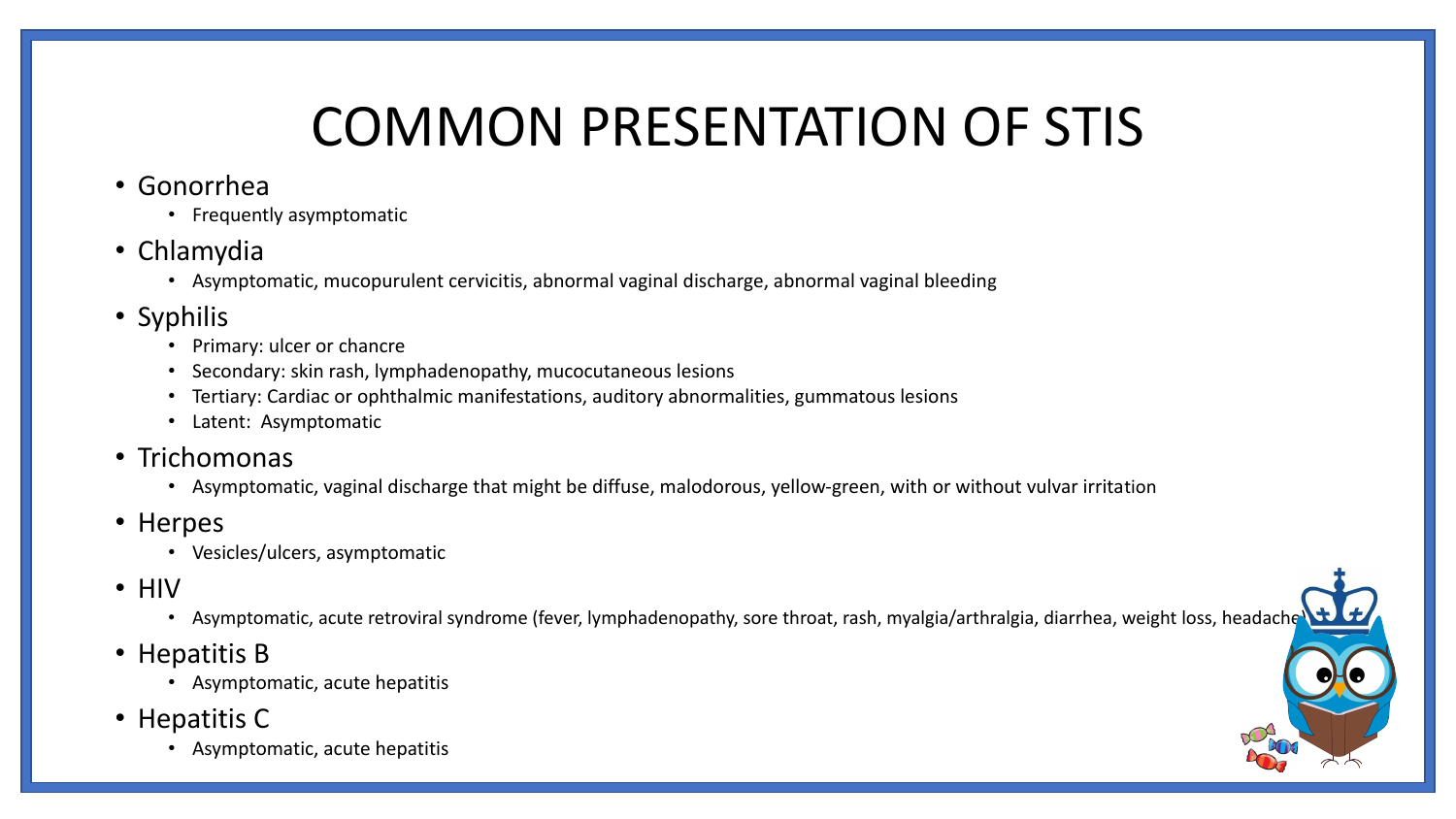## EVALUATION

### • Gonorrhea and Chlamydia

- Urine or swab specimens from endocervix or vagina
	- Urine testing may miss up to 10% of infections
- For gonorrhea, consider pharyngeal and anorectal swab based on sexual practices
- Nucleic acid amplification tests are most sensitive

### • Syphilis

- Presumptive diagnosis with nontreponemal tests (VDRL, RPR) and treponemal tests (FTA-ABS and TP-PA) serum
- Dark-field examinations and direct fluorescent antibody tests of lesions exudate or tissue are definitive

### • Trichomonas

- Nucleic acid amplification test is most sensitive urine or swab
- Wet-mount microscopy only 51-65% sensitive swab
- Herpes
	- Cell culture or PCR followed by viral culture isolates typing to determine if HSV-1 or HSV-2 is the cause of infection swab
	- Serologic type-specific glycoprotein G-based assays should be requested when serology is performed serum
- HIV
	- Combined antigen/antibody immunoassay with confirmatory antibody-only HIV-1/HIV -2 differentiation immunoassay serum
- Hepatitis B
	- Hepatitis B surface antigen serum
- Hepatitis C
	- Hepatitis C antibody serum

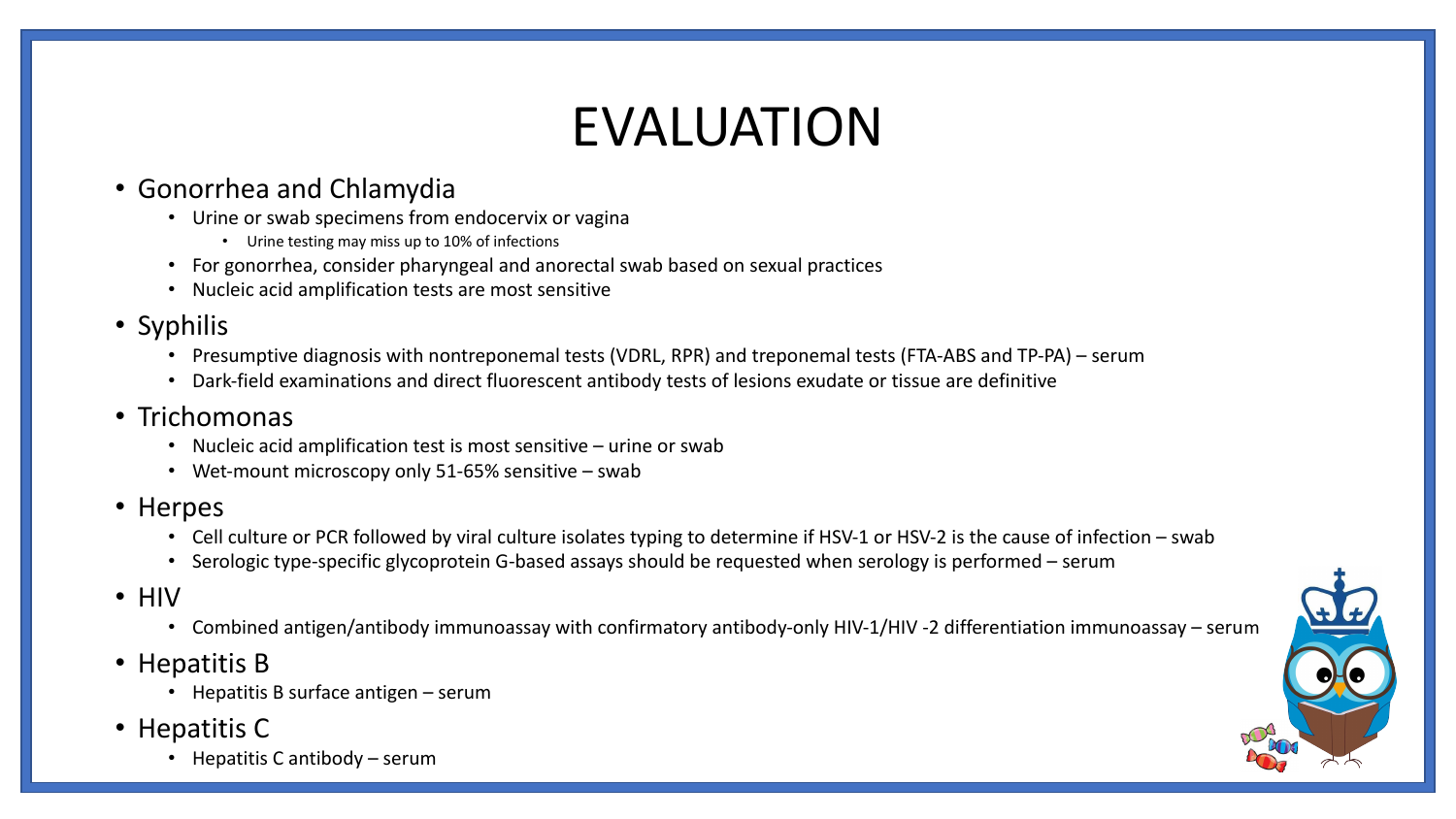## • Gonorrhea MANAGEMENT

- Treat for chlamydial infection as well
- Ceftriaxone 500mg IM x1 and Azithromycin 1g PO x1
- Chlamydia
	- Azithromycin 1g PO x1
	- Abstain from sexual intercourse for 7 days after single-dose treatment and until all of their partners are treated
	- Retest 3 months after treatment
- Syphilis
	- Primary: Benzathine Penicillin 2.4 mil u IM x1
	- Unknown (potentially secondary): Benzathine Penicillin 2.4 mil u IM qweekly x 3 weeks if prior negative status not confirmed
	- Treatment goal:
		- 4-fold decline within 3 months; 8-fold decline within 6 months; Non-reactive within 1 year
		- Non-specific tests typically return to negative but may remain weakly positive for life
		- Specific tests typically remain positive for life

### • Trichomonas

- Metronidazole 2g orally x1
- Retest 3 months after treatment

### • Herpes

- Valacyclovir 1g PO BID for 7-10 days
- HIV
	- Obtain HIV VL
	- Management with HIV clinic
- Hepatitis B and C
	- Obtain VL
	- Management with Hepatology

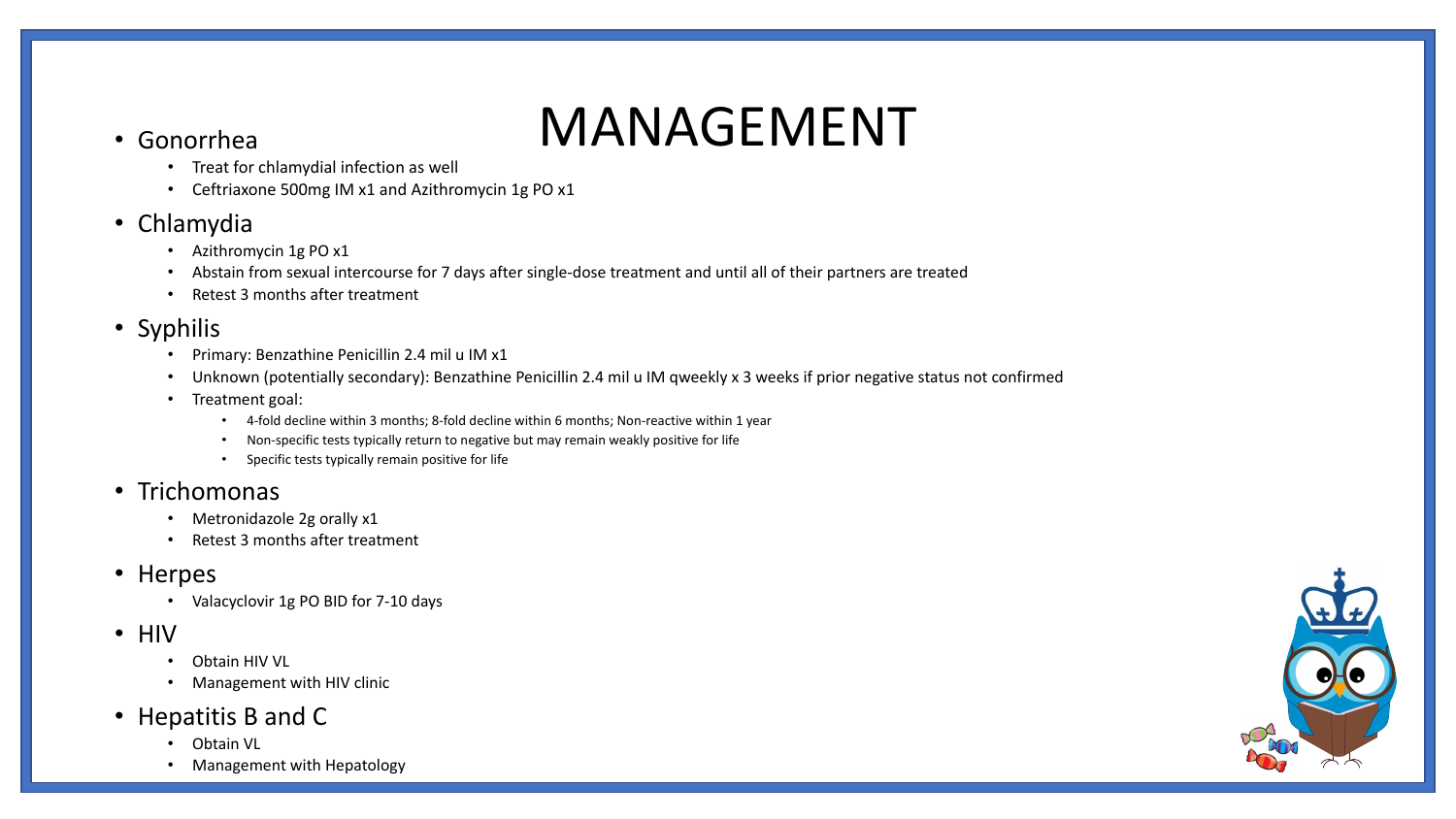### CODING AND BILLING

### • Behavioral Counseling to Prevent STIs

- CPT Codes
	- $•$  99201 99205
		- New patient problem visit
			- Document and bill based on counseling time
	- 99211-99215
		- Established patient problem visit
			- Document and bill based on counseling time
	- 99401
		- Preventative medicine counseling and/or risk factor reduction
			- 15 minutes
	- 99402
		- Preventative medicine counseling and/or risk factor reduction
			- 30 minutes
	- 99403
		- Preventative medicine counseling and/or risk factor reduction
			- 45 minutes
	- 99404
		- Preventative medicine counseling and/or risk factor reduction
			- 60 minutes
- ICD 10 Code
	- Z11.3
		- Encounter for screening for infection with predominantly sexual mode of transmission

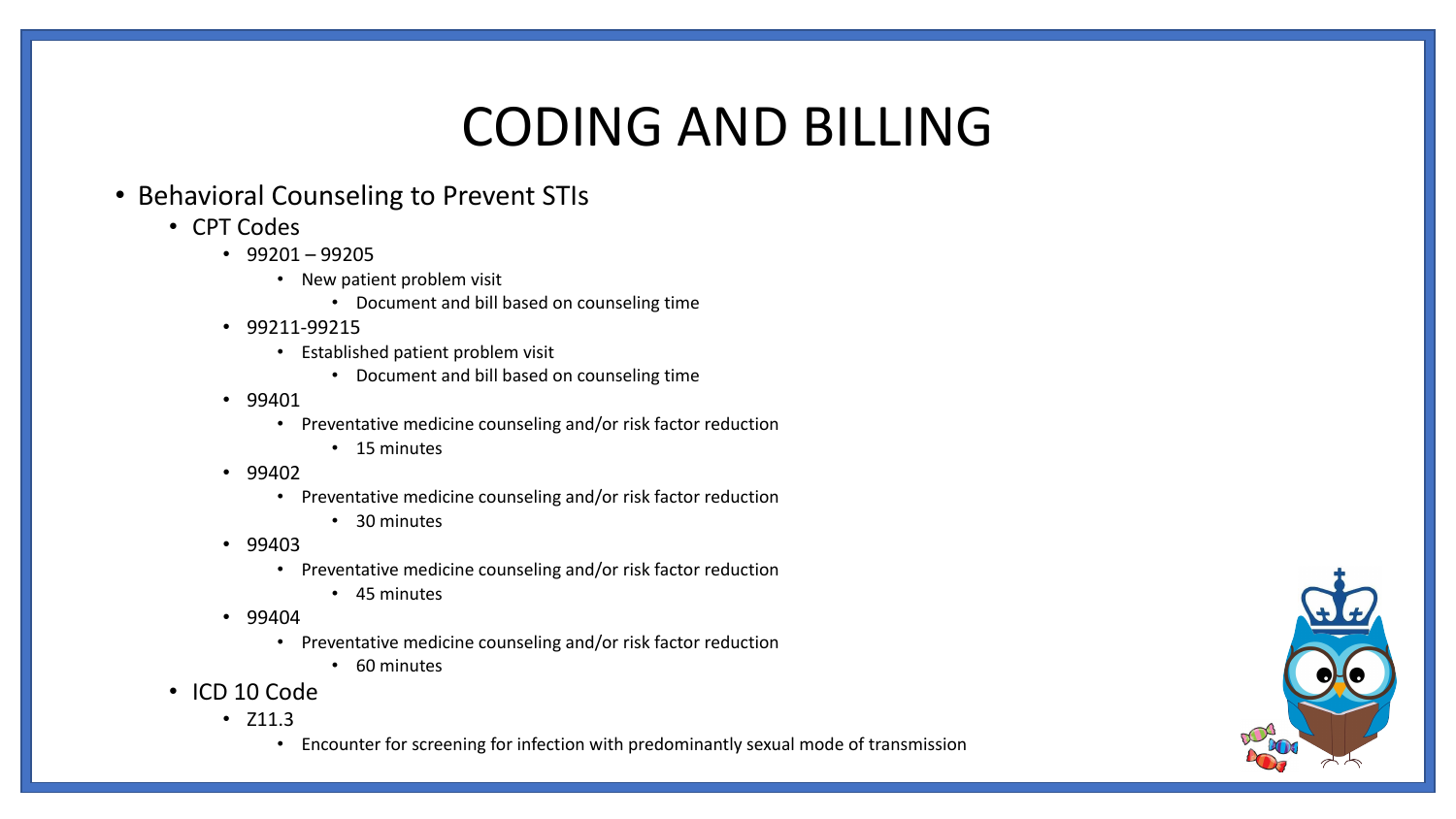## EXPEDITED PARTNER THERAPY

- What is expedited partner therapy?
	- The practice of treating the sexual partners of patients in whom STIs are diagnosed.
	- Expedited partner therapy enables the provider to treat a patient's partners without examining the partners.
- What is ACOG's recommendation on expedited partner therapy?
	- Supports the use of expedited partner therapy as a method of preventing gonorrhea and chlamydial reinfection when a patient's partners are unable or unwilling to seek medical care.
	- Encourages members to advocate for the legalization of expedited partner therapy.
	- Partners receiving expedited partner therapy should be encouraged to see medical evaluation and full STI screening.
	- Always assess risk of IPV associated with partner notification prior to providing expedited partner therapy.
- What is the law in New York State?
	- Expedited partner therapy can be given for the treatment of chlamydia, gonorrhea, and trichomoniasis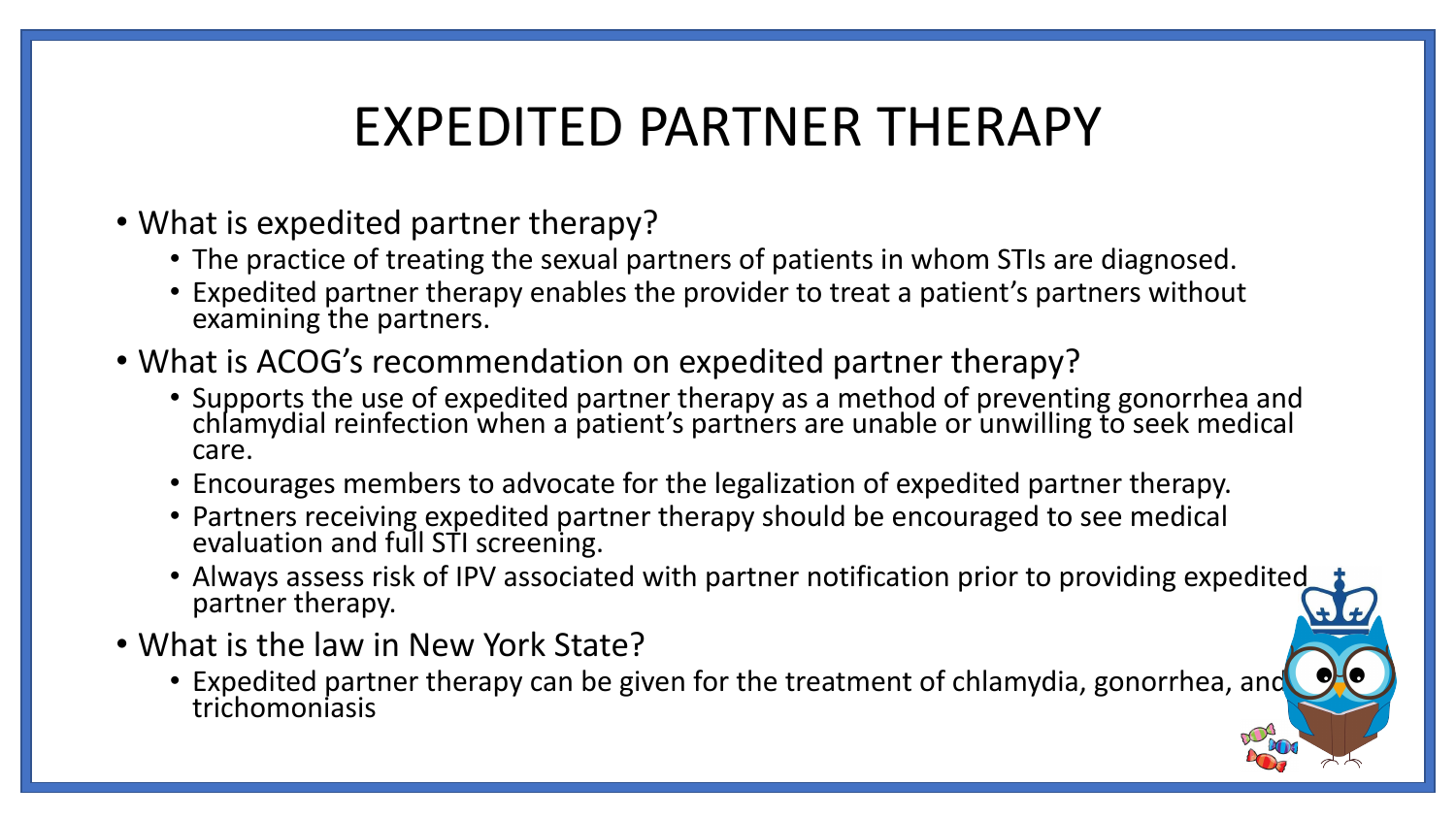### SOCIAL DETERMINANTS OF HEALTH

Figure S. Chlamydia - Rates of Reported Cases by Race/Hispanic Ethnicity and Sex, United States, 2018



### \* Per 100,000.

NOTE: See Section A1.5 in the Appendix for information on race/Hispanic ethnicity in STD case reporting. **ACRONYMS:** Al/AN = American Indians/Alaska Natives; NHOPI = Native

Hawaiians/Other Pacific Islanders.

The rate of reported chlamydia cases among Black females was five times the rate among White females (1,411.1 and 281.7 cases per 100,000 population, respectively). The rate of reported chlamydia cases among Black males was 6.8 times the rate among White males (952.3 and 140.4 cases per 100,000 population, respectively).

Disparities continue to persist in rates of STIs in different racial groups. As physicians, it is our responsibility to acknowledge the inequality and provide equitable care. Our goal is to provide non-judgmental patient-centered care to help our patients reduce their risks for STIs.

CDC. Sexually Transmitted Disease Surveillance 2018.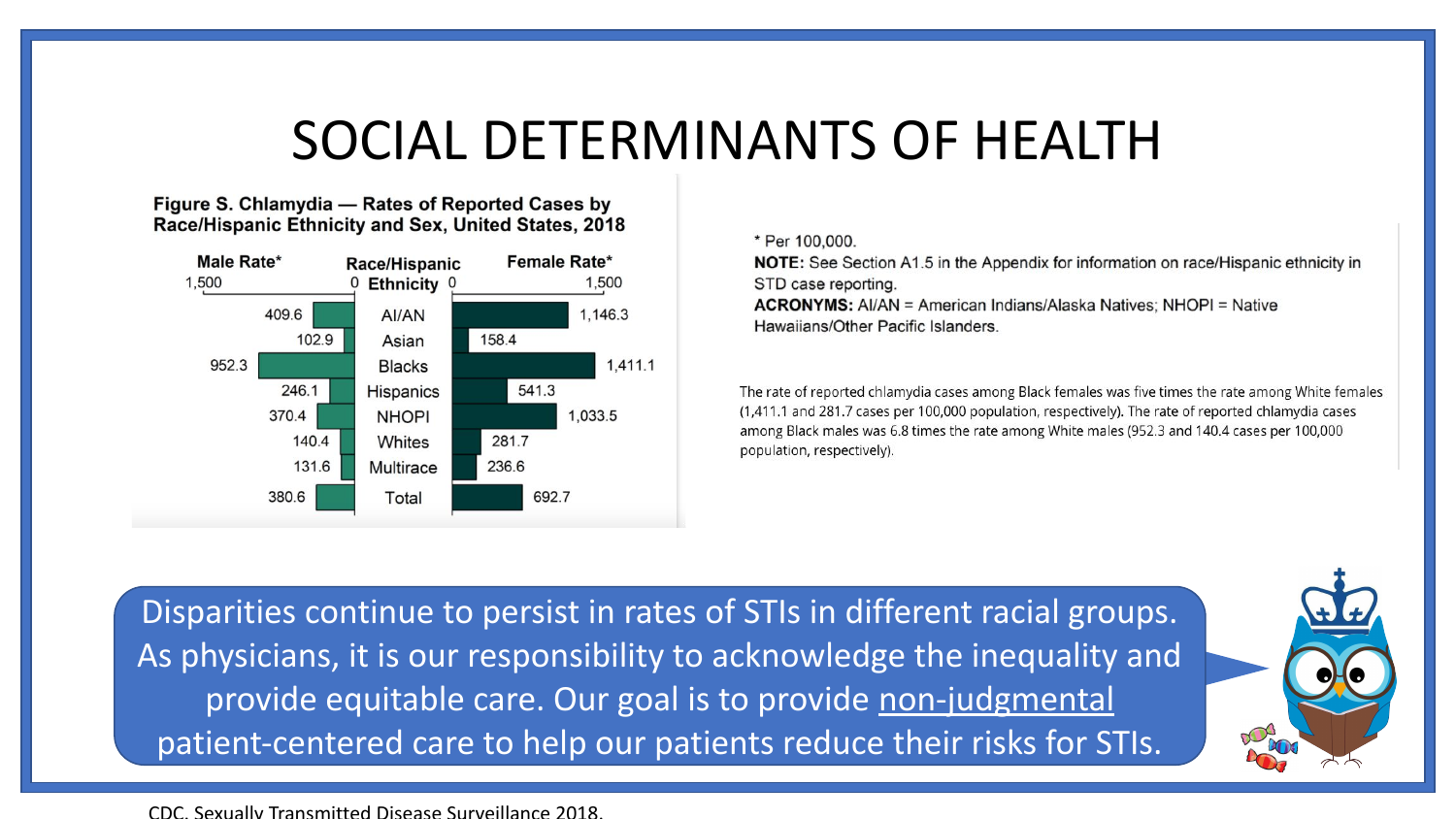### EPIC.PHRASE

### **.BBSTITREATMENT**

### Description: STI Treatment Discussion

Patient was diagnosed with \*\*\* on \*\*\*. Patient was informed on \*\*\* and their questions were answered to their satisfaction. Treatment with \*\*\* was prescribed to the patient and after they confirmed they were not at risk of intimate partner violence, expedited partner therapy was provided. Education about abstinence during treatment, and prevention of STIs in the future was discussed. Plan for follow up in office on \*\*\*.

![](_page_13_Picture_4.jpeg)